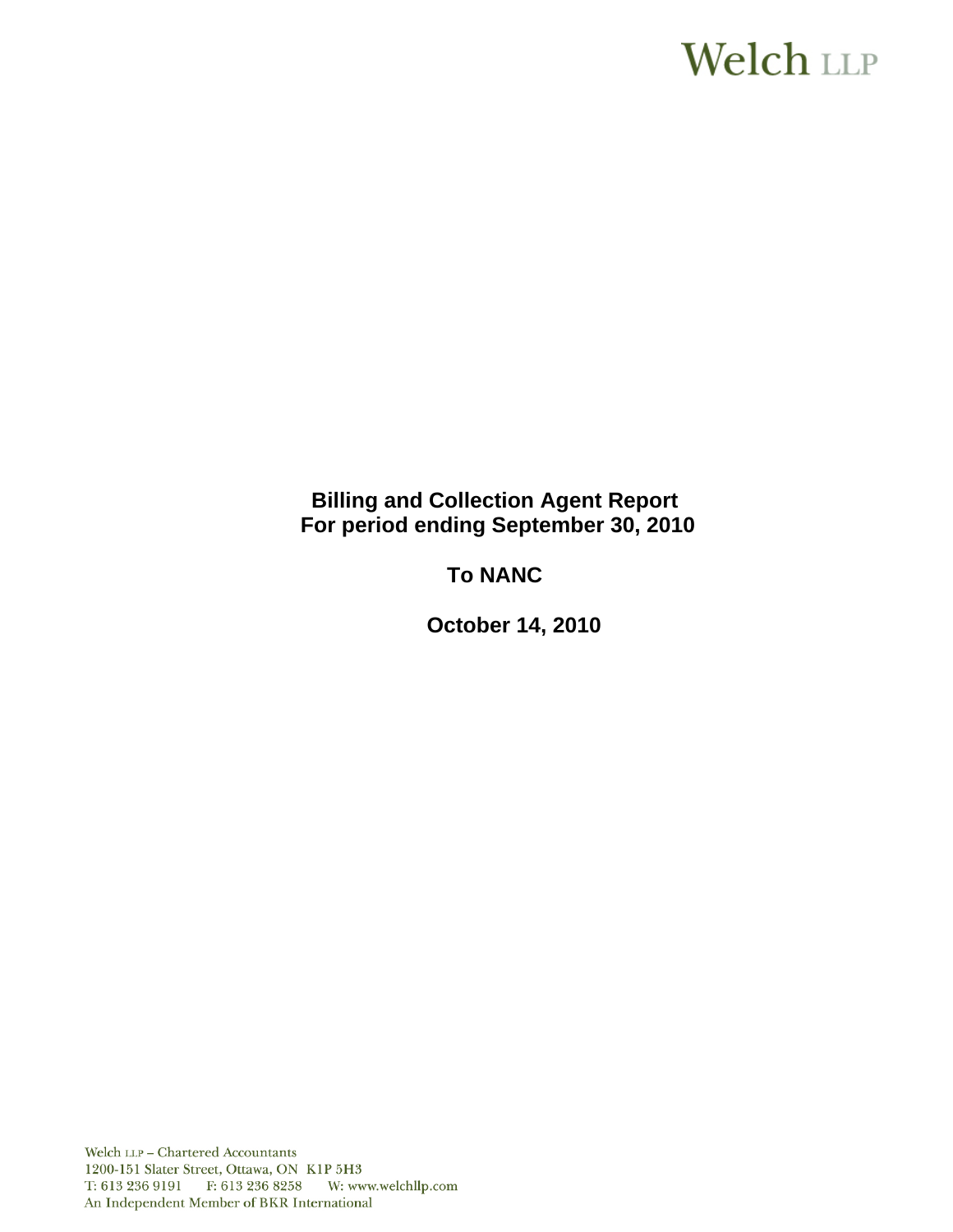# **NANPA FUND STATEMENT OF FINANCIAL POSITION September 30, 2010**

| <b>Assets</b><br>Cash Balance in bank account                                                                                                              |                                                                  | \$<br>2,926,706 |
|------------------------------------------------------------------------------------------------------------------------------------------------------------|------------------------------------------------------------------|-----------------|
| Receivable from US Carriers<br>Receivable from Canada<br>Receivable from Caribbean countries<br>Receivables forwarded to FCC for collection (Over 90 days) | 373,305<br>6,670<br>2,246<br>264,562                             |                 |
| Allowance for uncollectible accounts                                                                                                                       | (401,000)                                                        | 245,782         |
| Prepaid maintenance contract                                                                                                                               |                                                                  | 64,040          |
| <b>Total assets</b>                                                                                                                                        |                                                                  | 3,236,528       |
| Less: Accrued liabilities (see below for makeup)                                                                                                           |                                                                  | (389, 032)      |
| <b>Fund balance</b>                                                                                                                                        |                                                                  | \$<br>2,847,496 |
| <b>Makeup of Accrued Liabilities</b> (see following page for additional details)                                                                           |                                                                  |                 |
| <b>Welch LLP</b><br><b>NEUSTAR Pooling 1K Block Pooling Expenses</b><br><b>NEUSTAR Admin Expenses</b><br>Ernst& Young LLP<br>Data Collection Agent - USAC  | \$<br>20,100<br>194,735<br>130,041<br>36,000<br>8,156<br>389,032 |                 |

**\*\*\*\*\*\*\*\*\*\*\*\*\*\*\*\*\*\*\*\*\*\*\*\*\*\*\*\*\*\*\*\*\*\*\*\*\*\*\*\*\*\*\*\*\*\*\*\*\*\*\*\*\*\*\*\*\*\*\*\*\*\*\*\*\*\*\*\*\*\*\*\*\*\*\*\*\***

# **Other items of note**

There were three change orders for the 1K Pooling contract approved for payment by the FCC amounting to \$9,370.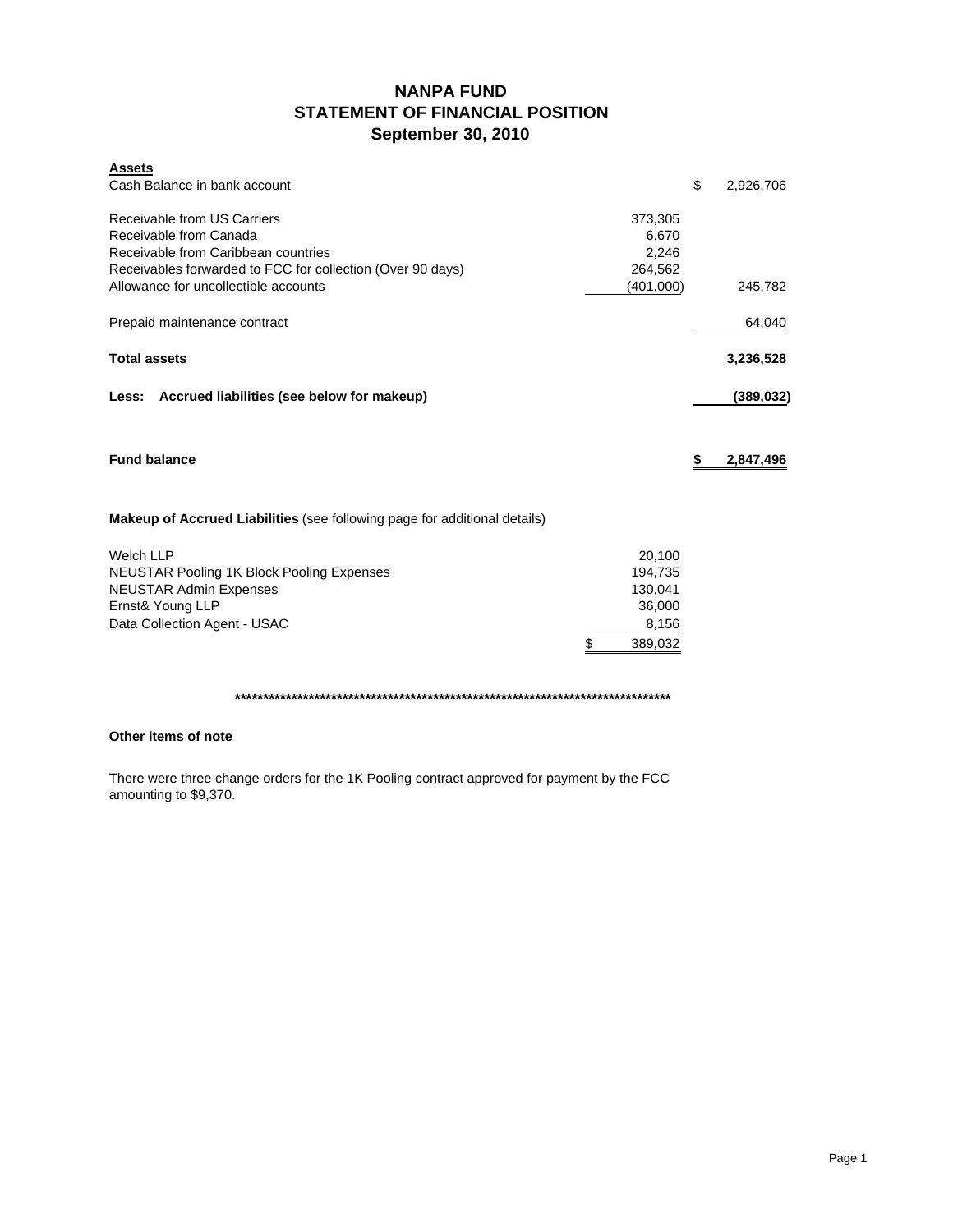#### **NANPA FUND FORECASTED STATEMENT OF CHANGES IN FUND BALANCEJULY 2010 TO JUNE 2011**

|                                                                            |            | <b>Actual</b>            |                          |                          | <b>Budgeted</b>        |                          |                        |                          |                          |                          |                          |                    |                    |                   |                   | <b>Variance between</b>                        |  |
|----------------------------------------------------------------------------|------------|--------------------------|--------------------------|--------------------------|------------------------|--------------------------|------------------------|--------------------------|--------------------------|--------------------------|--------------------------|--------------------|--------------------|-------------------|-------------------|------------------------------------------------|--|
|                                                                            |            | Jul-10                   | Aug-10                   | Sep-10                   | Oct-10                 | <b>Nov-10</b>            | <b>Dec-10</b>          | $Jan-11$                 | Feb-11                   | Mar-11                   | Apr-11                   | Mav-11             | <b>Jun-11</b>      | <b>Total</b>      | <b>Budget</b>     | forecasted balance at<br>June 30/11 and budget |  |
| Revenue                                                                    |            |                          |                          |                          |                        |                          |                        |                          |                          |                          |                          |                    |                    |                   |                   |                                                |  |
| <b>International Contributions</b><br>Canada<br>Caribbean countries        | (1)<br>(1) | 13,339<br>16,403         | 6,670<br>$\sim$          | 6,670                    | 6,670                  | 6,670<br>$\sim$          | 6,670                  | 6,670                    | 6,670                    | 6,669                    | 6,669                    | 6,669              |                    | 80,036<br>16,403  | 80,036<br>16,403  |                                                |  |
| <b>Total International Contributions</b>                                   |            | 29,742                   | 6,670                    | 6,670                    | 6,670                  | 6,670                    | 6,670                  | 6,670                    | 6,670                    | 6,669                    | 6.669                    | 6,669              |                    | 96,439            | 96,439            |                                                |  |
| Domestic Contributions - US carriers                                       | (1)        | 2,241,497                | 179,293                  | 188,748                  | 187,629                | 187,629                  | 187,629                | 187,629                  | 187,629                  | 187,629                  | 187,629                  | 187,629            |                    | 4,110,570         | 4,034,718         | 75,852                                         |  |
| Late filing fees for Form 499A                                             | (2)        | 100)                     | 9,700                    | 1,600.00                 | $\sim$                 | $\overline{\phantom{a}}$ |                        | $\overline{\phantom{a}}$ | $\overline{\phantom{a}}$ | $\overline{\phantom{a}}$ | $\overline{\phantom{a}}$ | $\sim$             | 115,000            | 106,800           | 115,000           | 8,200                                          |  |
| Interest income                                                            | (3)        | 1,128                    | 1,267                    | 1,439                    | 1,000                  | 1,000                    | 1,000                  | 1,000                    | 1,000                    | 1,000                    | 1,000                    | 1,000              | 1,000              | 12,834            | 12,000            | 834                                            |  |
| <b>Total revenue</b>                                                       |            | 2,272,267                | 177,530                  | 198.457                  | 195,299                | 195,299                  | 195,299                | 195,299                  | 195,299                  | 195,298                  | 195.298                  | 195,298            | 116,000            | 4,326,643         | 4,258,157         | 68,486                                         |  |
| <b>Expenses</b><br><b>NANPA Administration</b>                             | (4), (7)   | 139,465                  | 130,353                  | 130,041                  | 213,000                | 131,000                  | 131,000                | 131,000                  | 131,000                  | 131,000                  | 131,000                  | 131,000            | 131,000            | 1,660,859         | 1,667,000         | 6,141)                                         |  |
| 1K Block Pooling Administration                                            | (4), (8)   | 188,498                  | 186,932                  | 194,735                  | 185,366                | 185,365                  | 185,365                | 185,365                  | 185,365                  | 185,365                  | 185,365                  | 185,365            | 185,365            | 2,238,451         | 2,229,082         | 9,369                                          |  |
| pANI                                                                       | (9)        |                          | $\overline{\phantom{a}}$ | $\overline{\phantom{a}}$ | 66,672                 | 16,666                   | 16,666                 | 16,666                   | 16,666                   | 16,666                   | 16,666                   | 16,666             | 16,666             | 200,000           | 200,000           |                                                |  |
| <b>Billing and Collection</b><br>Welch LLP<br><b>Data Collection Agent</b> | (4)<br>(5) | 21,359<br>3,707          | 20,100<br>3,636          | 20,100<br>3,706          | 20,100<br>4,500        | 20,100<br>4,500          | 20,100<br>4,500        | 20,100<br>4,500          | 20,100<br>4,500          | 20,100<br>4,500          | 20,100<br>4,500          | 20,100<br>4,500    | 20,100<br>4,500    | 242,459<br>51,549 | 238,800<br>54,000 | 3,659<br>2,451)                                |  |
| <b>Annual Operations Audit</b>                                             | (6)        | $\sim$                   | $\sim$                   | 36,000                   | $\sim$                 | $\overline{\phantom{a}}$ |                        |                          | $\overline{\phantom{a}}$ |                          | $\overline{\phantom{a}}$ |                    |                    | 36,000            | 36,000            |                                                |  |
| <b>Bank Charges</b>                                                        | (10)       | 1,426                    | 4,170                    | 1.741                    |                        |                          |                        |                          |                          |                          |                          |                    |                    | 7,337             | $\blacksquare$    | 7,337                                          |  |
| Carrier Audits                                                             | (11)       | $\overline{\phantom{a}}$ | $\sim$                   | $\overline{\phantom{a}}$ |                        |                          |                        |                          | 700,000                  |                          |                          |                    |                    | 700,000           | 700,000           |                                                |  |
| Bad debt expense                                                           | (12)       | 44,293                   | 9,977                    | 3,473                    |                        |                          |                        |                          |                          |                          |                          |                    |                    | 30,843            |                   | 30,843                                         |  |
| Total expenses                                                             |            | 398,748                  | 335,214                  | 382,850                  | 489,638                | 357,631                  | 357,631                | 357,631                  | 1,057,631                | 357,631                  | 357,631                  | 357,631            | 357,631            | 5,167,498         | 5,124,882         | 42,616                                         |  |
| Net revenue (expenses)                                                     |            | 1,873,519                | 157,684)                 | 184,393)                 | 294,339)               | 162,332)                 | 162,332)               | 162,332)                 | 862,332)                 | 162,333) (               | 162,333)                 | 162,333)           | 241,631) (         | 840,855)          | 866,725)          | 25,870                                         |  |
| Opening fund balance                                                       |            | 1,316,054                | 3,189,573                | 3,031,889                | 2,847,496              | 2,553,157                | 2,390,825              | 2,228,493                | 2,066,161                | 1,203,829                | 1,041,496                | 879,163            | 716,830            | 1,316,054         | 1,366,725         | 50,671                                         |  |
| <b>Closing fund balance</b>                                                |            | 3,189,573                | 3.031.889                | 2,847,496                | 2,553,157              | 2,390,825                | 2,228,493              | 2,066,161                | 1,203,829                | 1,041,496                | 879,163                  | 716,830            | 475,199            | 475,199           | 500,000           | 24,801                                         |  |
| Fund balance makeup:<br>Contingency                                        |            | 500,000                  | 500.000                  | 500,000                  | 500,000                | 500,000                  | 500,000                | 500,000                  | 500,000                  | 500,000                  | 500,000                  | 500,000            | 500,000            | 500,000           | 500,000           |                                                |  |
| Surplus                                                                    |            | 2,689,573<br>3,189,573   | 2,531,889<br>3,031,889   | 2,347,496<br>2,847,496   | 2,053,157<br>2,553,157 | 1,890,825<br>2,390,825   | 1,728,493<br>2,228,493 | 1,566,161<br>2,066,161   | 703,829<br>1,203,829     | 541,496<br>1,041,496     | 379,163<br>879,163       | 216.830<br>716,830 | 24,801)<br>475,199 | 24,801<br>475,199 | 500,000           |                                                |  |

**(1)** The US carrier contributions for the period from July 2010 to June 2011 and the International carrier revenue is based upon actual billings.

**(2)** These fees represent the \$100 late filing fee charged to those companies that do not file the Form 499A by the due date.

**(3)** Interest income projections are estimates

**(4)** The expense for 1K Block Pooling is based on the contract in force.

The cost of NANPA Administration is based on contract in force until January 8, 2011.

The cost of B&C Agent is based on the cost of the interim Welch LLP contract.

**(5)** The expense for the Data Collection Agent is based on estimate of costs by USAC for the 2010 calendar year.

**(6)** The cost for the annual operations audit performed by Ernst & Young is estimated at \$36,000.

(7) The October expenses includes anticipated cost of the computer hardware maintenance contracts and the cost of a new server.

**(8)** No commentary for October

**(9)** Interim p-ANI administration is now covered under the new Pooling contract. \$200,000 has been allowed for the cost of permanent pANI in 2010/11. No change order has been issued.

**(10)** Bank fees are an expense to the Fund as per the new interim contract for the Billing and Collection Agent effective April 1, 2010.

**(11)** The budget allowed \$700,000 for carrier audits.

**(12)** The allowance covers all accounts considered potentially uncollectible at September 30, 2010. This will be covered by the contingency allowance.

#### **Assumptions: Reconciliation of Forecast at June 30, 2011 to Budget**

| Budgeted fund balance at June 30/11 - contingency                                      | 500,000   |
|----------------------------------------------------------------------------------------|-----------|
| Decrease in fund balance between budget period (February 2010) and June 2010           | (50, 671) |
| Additional billings over estimate from budget                                          | 75,852    |
| Late filing fees (reversal) for Form 499A - 2009                                       | (8,200)   |
| Additional interest earned to date compared to budget                                  | 834       |
| NANP Admin - difference between budget and actual contract awarded after budget period | 6,141     |
| Additional billings from B & C Agent due to renewal of contract                        | (3,659)   |
| Data Collection fees - Adjustment to actual from budget                                | 2,451     |
| Bad debts not budgeted for                                                             | (30, 843) |
| Pooling change orders                                                                  | (9,369)   |
| Carrier audits that will not be performed                                              |           |
| Permanent pANi that will not be expended prior to June 30th.                           |           |
| Bank fees to be covered by Fund under new B&C Agent contract                           | (7, 337)  |
| <b>Forecasted Fund balance at June 30/11</b>                                           | 475,199   |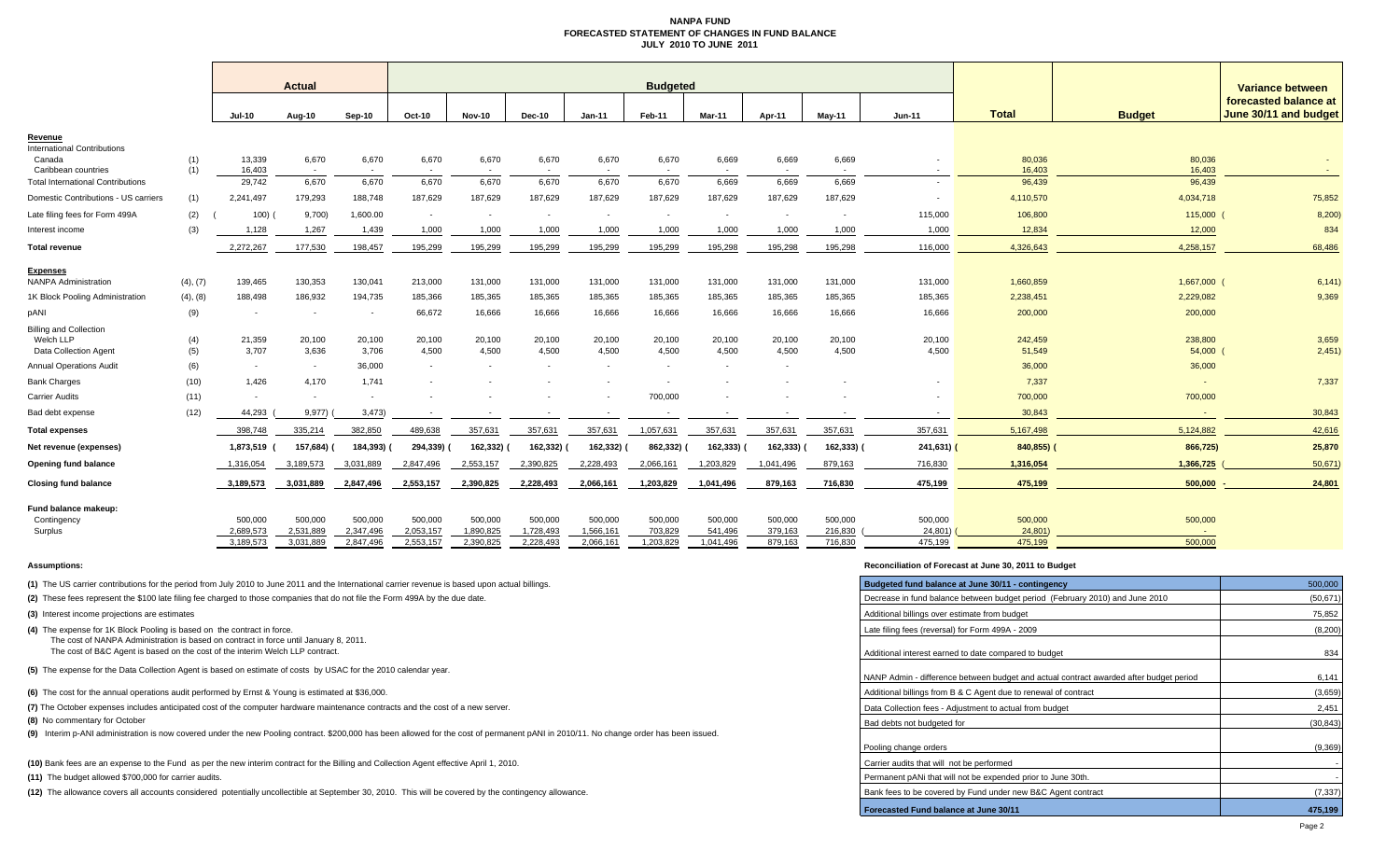### **NANPA FUND CURRENT AND FORECASTED LIABILITIES**

|                                                  |                                                                                |                        |                        | Current |         |               |         |         |           |               |         |
|--------------------------------------------------|--------------------------------------------------------------------------------|------------------------|------------------------|---------|---------|---------------|---------|---------|-----------|---------------|---------|
|                                                  |                                                                                |                        |                        | Sep-10  | Oct-10  | <b>Nov-10</b> | Dec-10  | Jan-11  | Feb-11    | <b>Mar-11</b> | Apr-11  |
| <b>NEUSTAR - NANPA Administration contract</b>   |                                                                                |                        |                        | 130,041 | 213,000 | 131,000       | 131,000 | 131,000 | 131,000   | 131,000       | 131,000 |
| 16/10                                            | - Payment authorized by the FCC on Sept 13/10, received by Welch Sept          |                        |                        |         |         |               |         |         |           |               |         |
|                                                  | August 2010                                                                    | 130,353                |                        |         |         |               |         |         |           |               |         |
|                                                  | - Authorization by the FCC has not been received for payment                   |                        |                        |         |         |               |         |         |           |               |         |
|                                                  | September 2010                                                                 |                        | \$<br>130,041          |         |         |               |         |         |           |               |         |
| <b>NEUSTAR - Block Pooling contract</b><br>16/10 | - Payment authorized by the FCC on Sept 13/10, received by Welch Sept          |                        |                        | 194,735 | 185,365 | 185,365       | 185,365 | 185,365 | 185,365   | 185,365       | 185,365 |
|                                                  | August 2010<br>August 2010                                                     | \$<br>92,683<br>94,249 |                        |         |         |               |         |         |           |               |         |
|                                                  |                                                                                |                        |                        |         |         |               |         |         |           |               |         |
|                                                  | - Authorization by the FCC has not been received for payment<br>September 2010 |                        | \$<br>185,365          |         |         |               |         |         |           |               |         |
|                                                  | Changer order #13                                                              |                        | \$<br>3,542            |         |         |               |         |         |           |               |         |
|                                                  | Changer order #14                                                              |                        | \$<br>3,590            |         |         |               |         |         |           |               |         |
|                                                  | Changer order #15                                                              |                        | \$<br>2,238<br>194,735 |         |         |               |         |         |           |               |         |
| Welch LLP - Billing & Collection Agent           |                                                                                |                        |                        | 20,100  | 20,100  | 20,100        | 20,100  | 20,100  | 20,100    | 20,100        | 20,100  |
| 16/10                                            | - Payment authorized by the FCC on Sept 13/10, received by Welch Sept          |                        |                        |         |         |               |         |         |           |               |         |
|                                                  | August 2010                                                                    | 20,100                 |                        |         |         |               |         |         |           |               |         |
| Sept 16/10                                       | - Payment authorized by the FCC on August 25/10, received by Welch             |                        |                        |         |         |               |         |         |           |               |         |
|                                                  | <b>July 2010</b>                                                               | 21,359                 |                        |         |         |               |         |         |           |               |         |
|                                                  | - Authorization by the FCC has not been received for payment                   |                        |                        |         |         |               |         |         |           |               |         |
|                                                  | September 2010                                                                 |                        | \$<br>20,100           |         |         |               |         |         |           |               |         |
| <b>USAC - Data Collection Agent</b>              |                                                                                |                        |                        | 8,156   | 4,500   | 4,500         | 4,500   | 4,500   | 4,500     | 4,500         | 4,500   |
| 16/10                                            | - Payment authorized by the FCC on Sept 13/10, received by Welch Sept          |                        |                        |         |         |               |         |         |           |               |         |
|                                                  | <b>July 2010</b>                                                               | 3,636                  |                        |         |         |               |         |         |           |               |         |
|                                                  | - Authorization by the FCC has not been received for payment                   |                        |                        |         |         |               |         |         |           |               |         |
|                                                  | August 2010<br>September 2010 (estimate)                                       |                        | 3,656<br>4,500         |         |         |               |         |         |           |               |         |
|                                                  |                                                                                |                        | \$<br>8,156            |         |         |               |         |         |           |               |         |
|                                                  |                                                                                |                        |                        |         |         |               |         |         |           |               |         |
| <b>Carrier audits</b>                            |                                                                                |                        |                        |         |         |               |         |         | 700,000   |               |         |
|                                                  | Ernst & Young LLP- Annual operations audit                                     |                        |                        | 36,000  |         |               |         |         |           |               |         |
| Accrual for 2010/11 audit fee                    |                                                                                |                        | \$<br>36,000           |         |         |               |         |         |           |               |         |
| <b>NEUSTAR - pANI administration</b>             |                                                                                |                        | \$                     |         | 66,673  | 16,666        | 16,666  | 16,666  | 16,666    | 16,666        | 16,666  |
|                                                  |                                                                                |                        |                        |         |         |               |         |         |           |               |         |
|                                                  |                                                                                |                        |                        |         |         |               |         |         |           |               |         |
| Total                                            |                                                                                |                        |                        | 389,032 | 489,638 | 357,631       | 357,631 | 357,631 | 1,057,631 | 357,631       | 357,631 |